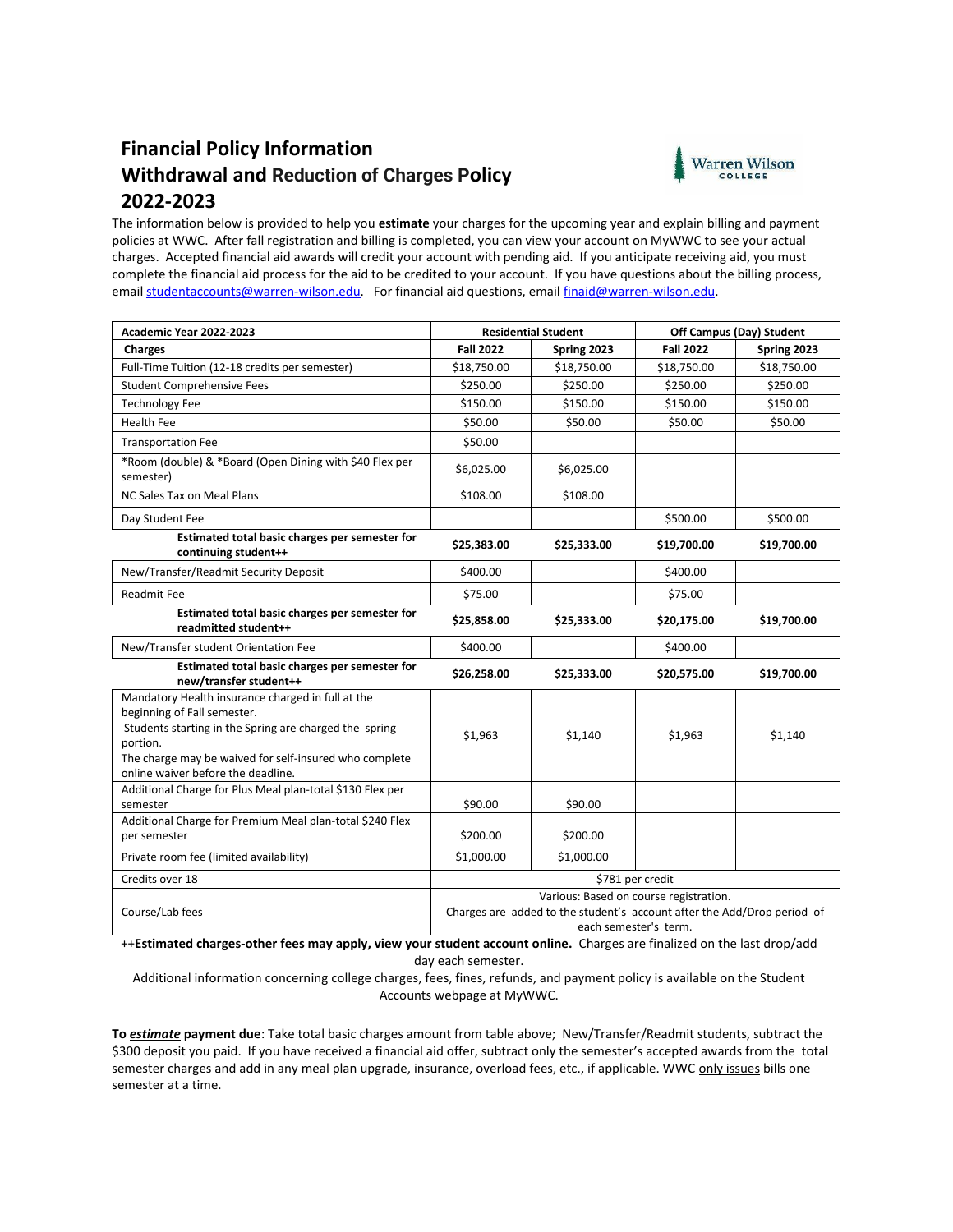**Due Dates: Fall – July 1 New Students / July 15 Returning Students Spring – December 15 Summer – May 1, subject to change**

## **Payment must be made in full for the semester (or an approved payment plan must be in place) within 30 days of the due date.**

#### **Late payment fee will be assessed on accounts that are past due.**

**Monthly Payment Plan:** If using one, the payment plan must be in place by the payment due date. Payment may be made in interest-free monthly installments by arranging a contractual agreement with Nelnet online at www.CampusCommerce.com or by phone at (800) 609-8056. Credit card convenience fees apply. Enrollment fee and first month's payment or down payment must be made for the payment plan to be approved. For more information about payment options, visit [http://www.warren](http://www.warren-wilson.edu/student/student-accounts/payment)[wilson.edu/student/student-accounts/payment.](http://www.warren-wilson.edu/student/student-accounts/payment)

**MyWWC:** Student charges can be viewed on the student portal MyWWC. Billing statements may be generated and printed on the*Student Account* page, under *Billing & Aid*. Billing notifications will be sent to student's WWC email addresses. Students are expected to login to MyWWC to view their bill and arrange payment. Students are responsible for checking their email for electronic bill notifications and for making payments on time. It is the student's responsibility to view the account on a *regular basis* to prevent any problems with their account, and to monitor their WWC email for billing notifications. If a student sets up an authorized user in MyWWC, that person will also have access to view and pay the student account. Any financial aid awards are viewable on the student's [Net Partner](https://netpartner.warren-wilson.edu/NetPartner/NetPartnerStudent/Logon.aspx?ReturnUrl=%2fNetPartner%2fNetPartnerStudent) page.

**\*Room charges** are based on double occupancy for the regular academic period of the semester. Students who remain on campus during breaks (for academic reasons) will be charged an additional amount for room/board. Private rooms are an additional \$1,000 per semester. Due to the limited number of available private rooms, advance billing is not generally available. Payment must be made at the time the request for a private room is granted.

\***Open Meal Plan** provides open dining service at Gladfelter and meals at Cowpie, along with \$40 flexible spending dollars for use at Gladfelter, the Owls' Nest, and Cowpie. The Plus and Premium meal plans add additional flex spending dollars as described below. **NC sales tax will also be charged on meal plans, per state law.**

**Room and Board Options** (*ALL students living on campus are required to be on a meal plan)* Double Occupancy **Room** with **Open** meal plan - open plan with \$40 flexible declining balance per semester - \$6,025

Double Occupancy **Room** with **Plus** meal plan - open plan with \$130 flexible declining balance per semester - \$6,115

Double Occupancy **Room** with **Premium** meal plan- open plan with \$240 flexible declining balance per semester - \$6,225

**Work Program Award**: The work program financial aid award for on-campus students is paid directly to the student's account monthly (**as earned**) for hours worked, recorded, submitted, and approved on a timecard in accordance with WPO guidelines. A student is allowed to defer initial payment for the semester for the amount of the work contract awarded. The student is responsible to pay the full balance due on the account whether or not he/she has completed the work contract at the end of each semester.

**State Prepaid Tuition or College Savings Plans:** Documentation of the payment amount that will be made to your account by a third party state prepaid tuition or college savings plan (e.g. a 529 Plan or Florida Prepaid) should be sent to the Student Accounts Office by mail or email [\(studentaccounts@warren-wilson.edu\)](mailto:studentaccounts@warren-wilson.edu) to request a deferral. Contact the third party **early** to authorize disbursement to Warren Wilson College. Deferrals are lifted soon after the beginning of the semester. If the deferred payment does not arrive, for whatever reason, the balance due must be paid immediately to keep the account in good standing.

**Outside Scholarships:** If you have received an outside scholarship, send a copy of the award letter and/or check to the WWC Financial Aid Office as soon as possible.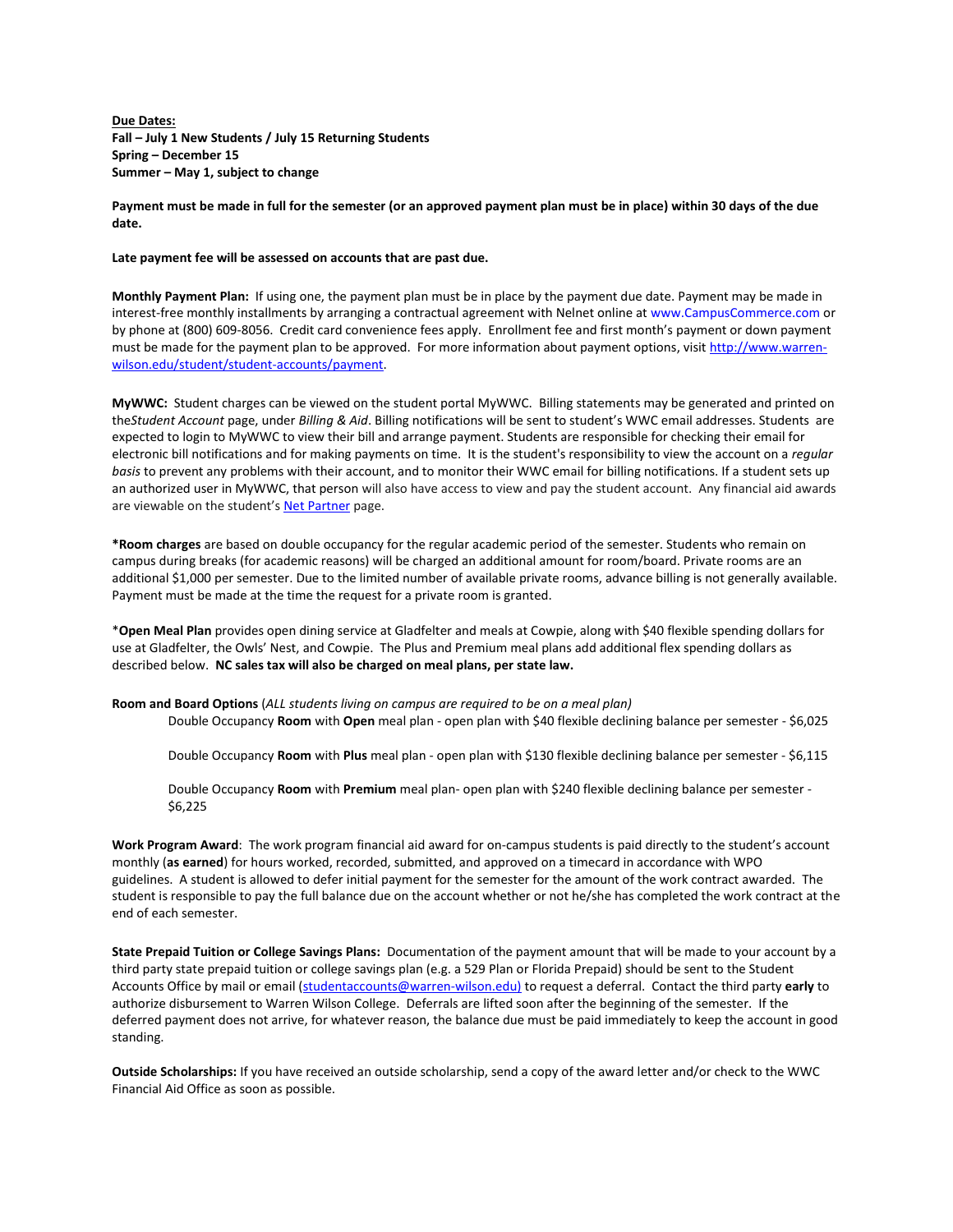**Payment:** In order to register for classes, a student must agree to pay in a timely manner all financial obligations to Warren Wilson College which are incurred during the entire tenure of enrollment at Warren Wilson College, and in accordance with the published policies of Warren Wilson College. This agreement covers payment of tuition, and where applicable, room and board or day student fees, and any other fees, including course fees and materials, fines, or charges in accordance with policies established by the college.

Failure to pay will result in the following charges and penalties:

- If payment in full is not made or arranged with an approved payment plan within 30 days of the due date, a late payment fee will be assessed on the account (\$30 late fee on past due balances \$200-499, \$40 late fee on past due balances \$500- 1,499, \$50 late fee on past due balances over \$1,500)
- If payment is not made or arranged prior to the start of classes or check-in to campus housing (whichever is earlier), students will not be able to return to campus or check-in to campus housing, and their registration may be dropped
- If a payment plan defaults during the semester, registration may be dropped
- Failure to remit required payments will prevent release of diploma, graduation, registration, and/or release of transcripts, and Warren Wilson College may utilize all legal avenues available to pursue delinquent payments, including cost of collection efforts (within guidelines of North Carolina State Law)
- Payment plans contracted through Nelnet are subject to enrollment fees and returned payment fees
- There will be a \$25 fine for each returned check. After 3 returned checks, payment must be made by credit card, cash, or money order

**Withdrawal/Reduction of Charges policy**: Students are not responsible for the balance of the semester charges and required/applicable fees if the college receives a written notice of withdrawal **before** the first day of classes begins. If for *any reason* enrollment is canceled on the first day of classes or after classes begin, the tuition and room and board charges for the semester will be reduced depending upon the period of time the student has been enrolled. Fees are **not** refundable. Financial Aid will be reviewed and adjusted/reduced according to federal Return to Title IV guidelines if withdrawal occurs before 60% of the semester has been completed. Federal guidelines for calculating the return of financial aid are different from the tuition reduction of charges policy, so a return of any financial aid funds may result in a balance due to Warren Wilson College.

| The following Reduction of Charges Policy will be in effect for each semester:                                                  |  |  |  |
|---------------------------------------------------------------------------------------------------------------------------------|--|--|--|
| Tuition, fees, room/board: 100% reduction of charges if withdrawal is before the first day of classes*                          |  |  |  |
| After first day of classes but before the end of week seven, tuition, room and board* charges will be reduced as follows:       |  |  |  |
| 90% reduction of charges if withdrawal is before the end of the first week of classes                                           |  |  |  |
| 80% reduction of charges if withdrawal is before the end of week 2                                                              |  |  |  |
| 70% reduction of charges if withdrawal is before the end of week 3                                                              |  |  |  |
| 60% reduction of charges if withdrawal is before the end of week 4                                                              |  |  |  |
| 50% reduction of charges if withdrawal is before the end of week 5                                                              |  |  |  |
| 40% reduction of charges if withdrawal is before the end of week 6                                                              |  |  |  |
| 30% reduction of charges if withdrawal is before the end of week 7                                                              |  |  |  |
| No reduction of charges for withdrawals after the end of week 7                                                                 |  |  |  |
| *For residential students, the withdrawal date for reduction of charge purposes is the date the student is officially checked   |  |  |  |
| out of student housing or the last day of attendance, whichever is later.                                                       |  |  |  |
| *For residential students who have checked in early and elect to leave prior to the first day of classes, they will be assessed |  |  |  |
| a \$500 fee.                                                                                                                    |  |  |  |
| Work credits are paid to the student account as earned.                                                                         |  |  |  |
| Fees are <b>not</b> prorated or reduced                                                                                         |  |  |  |
| After the end of week seven:                                                                                                    |  |  |  |
| No reduction of charges for tuition, room and board, or NC meal tax                                                             |  |  |  |
| Work credits are paid to student account as earned                                                                              |  |  |  |

### **FERPA: FERPA (Family Educational Rights and Privacy Act) prohibits Warren Wilson College from providing certain information regarding student records to any third party,** *including parents***.** Unless the student completes a FERPA Release

Authorization form, we are unable to share details including (but not limited to) tuition, fees and other account charges, student account payments and student account status, and tuition overpayment refund checks with anyone other than the student, regardless of who has remitted payment to the student's account.

Please contact the Registrar's Office to obtain the FERPA Release Authorization form.